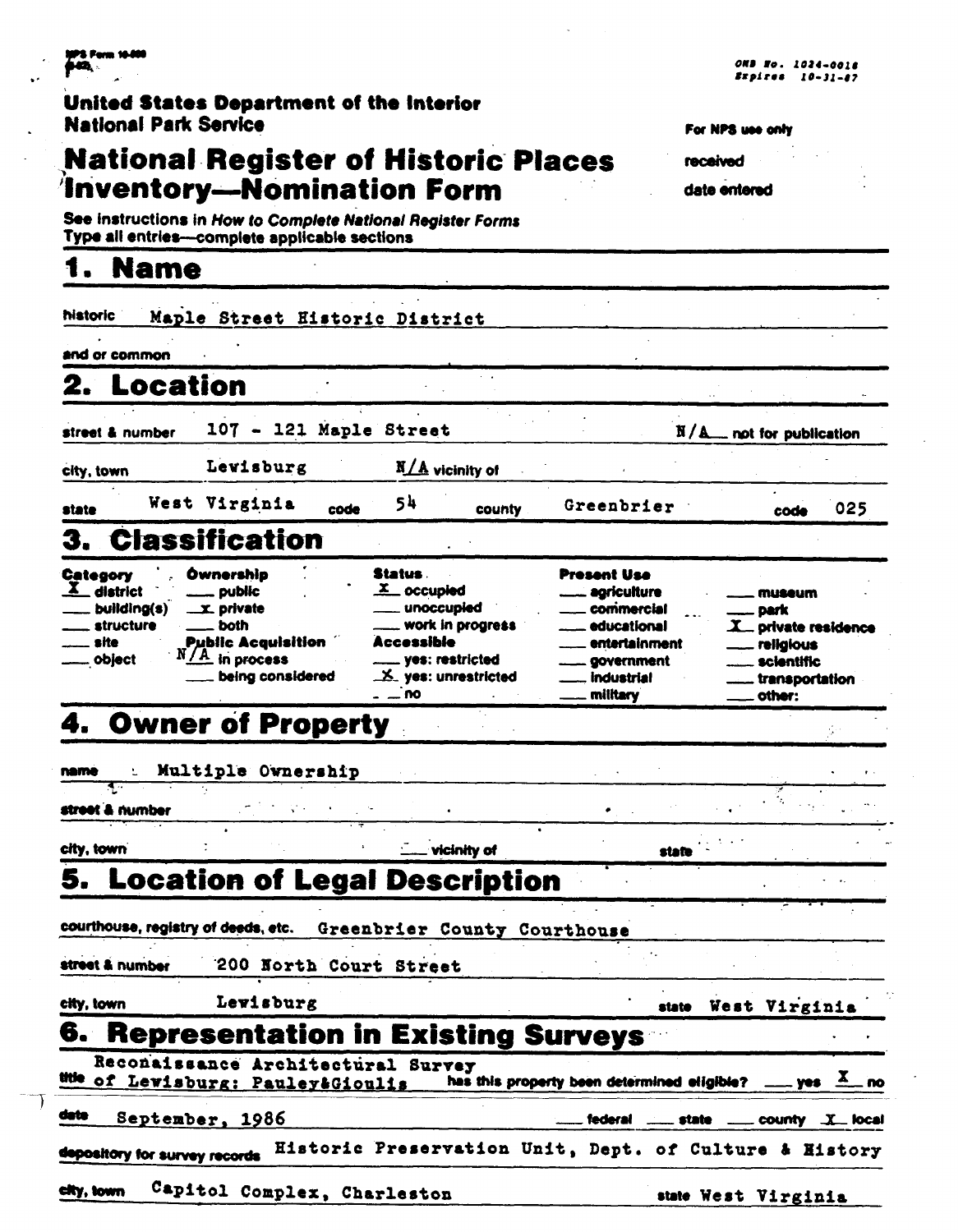United States Department of the Interior **National Park Service** 

### **National Register of Historic Places hventory-Nomination Form** -

Maple Street Historic District, Greenbrier County<br>**Continuation sheet Continuation sheet Continuation** sheet

Maple Street Historic District

Property Owners List

**3.** (115 N. Maple) Mr. Hugh Beale

4. (117 N. Maple) Mrs. Marie Early

1. (111 N. Maple) Mrs. Neva J. Watson 111 North Maple Street Lewisburg, West Virginia 24901

**2.** (113 N. Maple) Mr. Lawrence Cooley 113 North Maple Street Lewisburg, West Virginia 24901

> 115 North Maple Street Lewisburg, West Virginia 24901

> 117 North Maple Street Lewisburg, West Virginia 24901

5. (119 N. Maple) Mrs. Marybelle Early 2115 West Area Avenue Philadelphia, Pennsylvania 19140

6. (121 N. Maple) Reverend Warren S. Lewis Mt. Tabor' Baptist Church Lewisburg, West Virginia 24901



Page

 $\overline{2}$ 

. **mc0n11ro.100~ ona NO. 1024-0018 empt 10-900-8**<br> **email of the state of the state of the state of the state of the state of the state of the state of the state of the state of the state of the state of the state of the state of the state of the state of**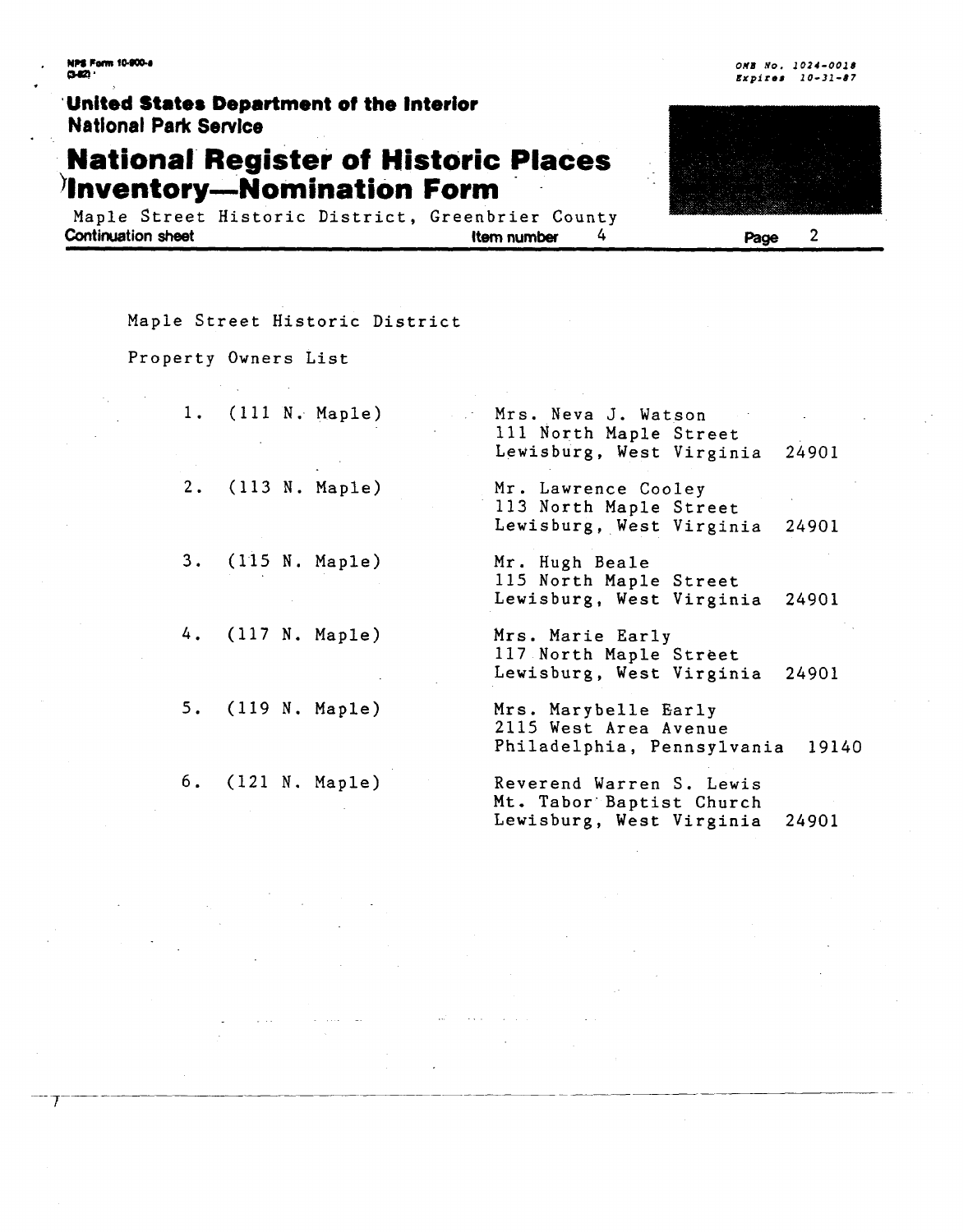#### **7. Description**

| Condition<br><b>Excellent</b><br>$\underline{\mathbf{X}}$ good | <b>Example 12</b> deteriorated<br>$-$ ruins | Check one<br>___ unaltered<br>$A$ altered | Check one<br>$\frac{A}{2}$ original site<br>date<br><u>__</u> __ moved | $X/\Lambda$ |  |
|----------------------------------------------------------------|---------------------------------------------|-------------------------------------------|------------------------------------------------------------------------|-------------|--|
| $-$ talr                                                       | $\frac{1}{2}$ unexposed                     |                                           |                                                                        |             |  |

- -

Describe the present and original (if known) physical appearance

The Maple Street Historic District is located atop the highest residential hill, known as "Gospel Hill", in the City of Lewisburg, Greenbrier County, West Virginia. The district consists of  $s1x$  (6) structures on the west side of Maple Street, north of the Maple Street overpass over U.S. Route 60 (Washington Street) To the west the terrain rises steeply behind the district and the corporate boundaries of Lewisburg end. To the north, Maple Street drops sharply in elevation. On the south the bridge, a netel pony through truss, spans the deep cut of Route 60. To the east, the terrain drops sharply to the downtownportion of Lewisburg and the existing Lewisburg Historic District. **On** the east and west of the area are lightly wooded fields.

The Maple Street Historic District consists of **six** (6) single family residences. They are all detached, set back from the street and property lines approximately 30 feet and have side and rear yards. There are trees and other foilage in all of the yards and some contain limestone outcroppings that are so common to Greenbrier County. There is a slight ravine In the center of the historic district between buildings No. 2 and No. 3. All of **the** houses are one and two story frame buildings. Five have gable roofs while two have hip roofs. Roofing material is standing **ream** metal, asphalt shingles or rolled roofing. Most of the houses are devoid of decoration and have single porch posts and balustrades, **-They** date from the furn-of-the century, and all are given ca. 1900 dates, though it is possible that several may have been constructed in the 1900 to 1910 period, though this is not readily apparent.

- The Maple Street-Historic District is made up of single family houses that are stylistically "worker's houses" of the type that are to be seen in many coal and timber "company towns" throughout West Virginia, though particularly in its southern regions. Materials are generally machine made and uniform, and supporting struttures, such as garages, are rare. In fact, none are found in this region of Lewisburg. The historic district is the only **part** of whaDe.was once a auc:h larger worker's community **that** retains integrity of style and materials from its original period of construction.

There follows an enumeration of the buildings found in the district:

**So. 1.** 111 Maple Street. Thie residence 1s **a** two story aide gable residence with wood clapboard siding. There is a front porch with a two story central section with a gable roof and one story flanking porches. The house is ca. 1900. Contributing.

**o 8.** 113 Maple Street. Thie **is** a one story **"L"** shaped house with gable roofs. There is a front porch **vith** a **shed** roof, square posts and enclosed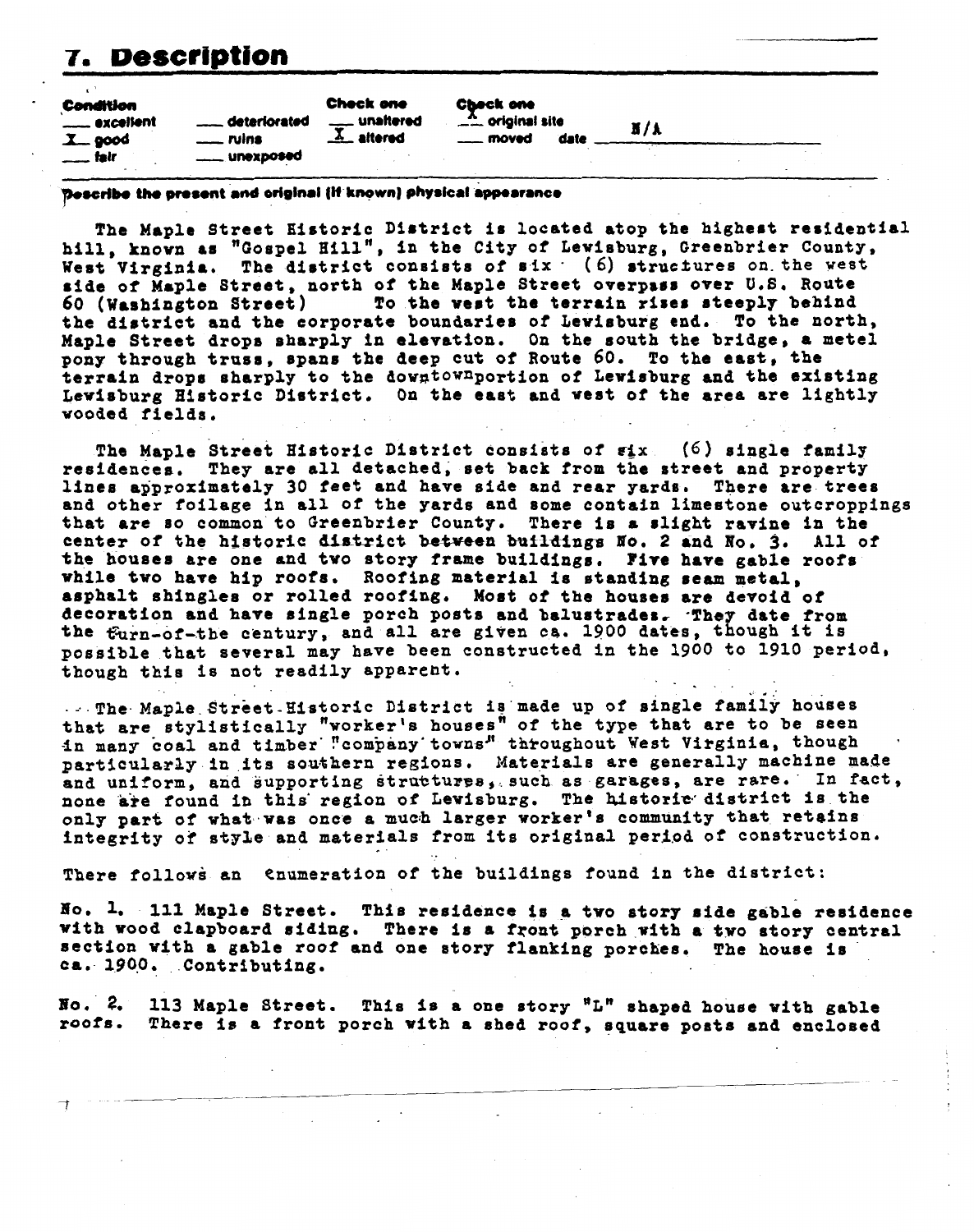**NRS Form 10-800-a**  $\overline{\mathbf{c}}$ 

**United States Department of the Interior Natlonat Park Sewice** 

#### **National Register of Historic Places Inventory-Nomination Form**

ONB No. 1024-0018 Expires 10-31-87



**Continuation sheet Maple Street Historic District** 

aided balustrade. The siding is clapboard. The front gable end of the projecting leg of the "L" is a half hexagon. Windows are 2 x 2. roof is rolled material. The building dates from ca, 1900. Contributing,

No. 3. 115 Maple Street. This is a two story side gable frame residence with German siding. The roof is standing seam metal and there is an end chimney with a corbeled top. The entrance level is raised and there is a full one story porch across the front with a shed roof, The porch posts are turned as well as the balustrades, indicative of the machine-worked technology of the period. The porch has vertical board underpinning. Windows are 2 **x** 2. The residence dates ca. 1900. Contributing.

no. 4. **117** Maple Street. This is a small one story, three bay, side gable residence. There is a front porch with shed roof and turned, machine-worked posts. This is a slightly larger than the central bay of the house. Windows are **2** over **2** and the wood siding is clapboard. The house dates from ca. 1900. Contributing,

No. **f.** 119 Maple Street, This is a one story residence with a central portion that has a shallow hip roof and a gable roof extension on the front elevation. This portion of the house has a partially returned gable,= There are long gabled dormers on the roof. The porch has lattice underpinning, battered square posts and sided enclosed balustrade. The siding is clapboard; Windows on the house are 2 **x** 2 and they are paired in the gable end. The first level is raised on **s** brick foundation. The residence dates ca. 1900. Contributing.

no, 6. 121 Maple Street. This is a two story side gable frame residence with a rear "L<sup>it</sup> gabled intersection. It is covered in ca. 1930 asbestos siding. The gable ends have partial cornice returns. There is a one story porch on the front elevation with a shed roof, square posts and enclosed balustrade. Windows are 2 **x** 2. There is a coursed stone raised basement. The house is ca.1900. Contributing.

All s<sub>ix</sub> \_ of the primary structures. within the Maple Street Historic District contribute to the significance of the district. There are no non-contributing structures.

The Maple Street Historic District represents a small, **intact** working class neighborhood from the turn-of-the-century Greenbrier County Boom Period that overlooks the older, more established buildings of the Levisburg Historic District.

الوارية فالكوابط فالعالمات هوالمناعيف الممعجج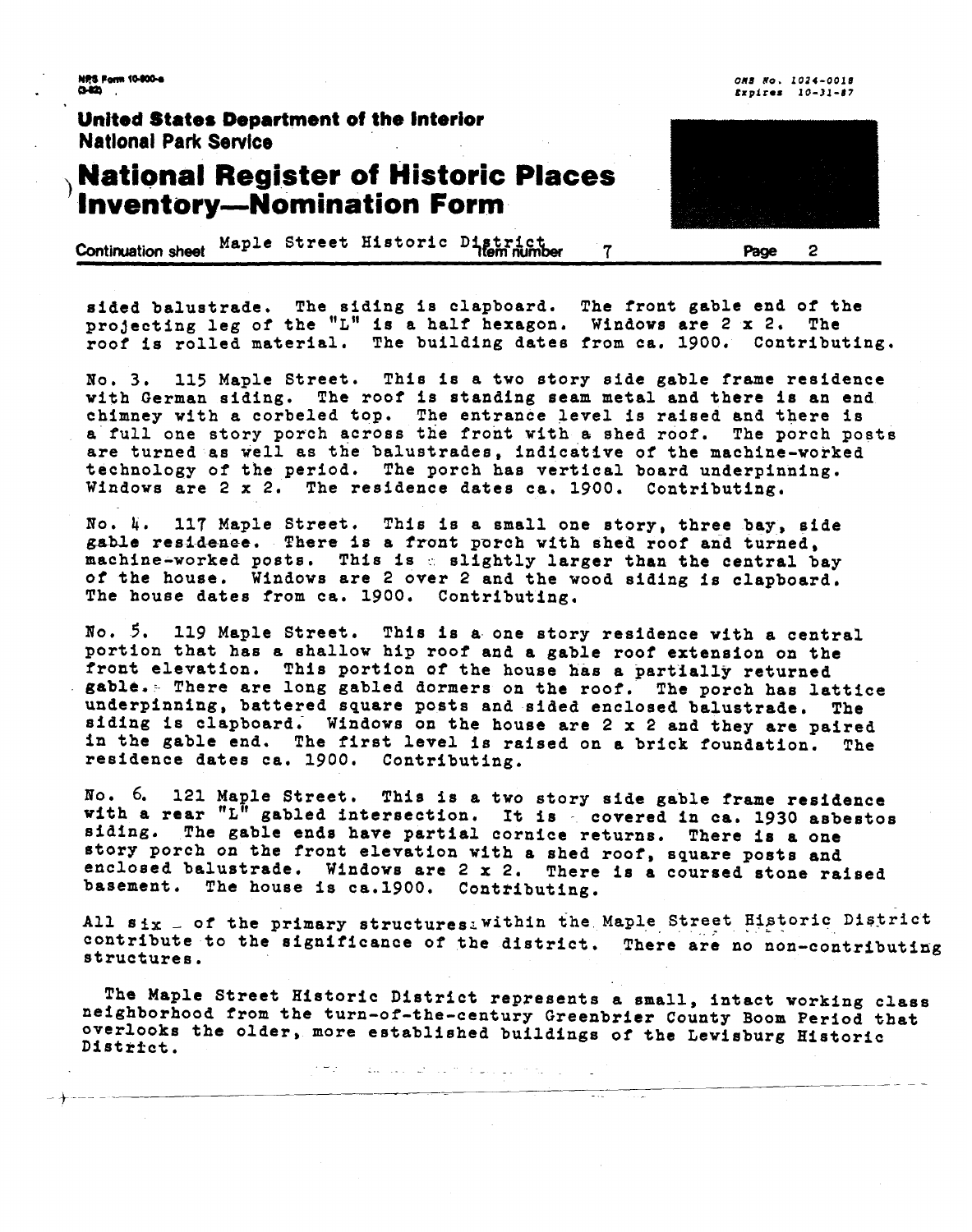#### **Significance**

| Specific dates ca. 1890                                                                                                           | $-1910$                                                                                                                                                                        | <b>Builder/Architect</b>                                                                                                                                                                                        | Not Known                                                                                                               | Local Black History                                                                                                                        |
|-----------------------------------------------------------------------------------------------------------------------------------|--------------------------------------------------------------------------------------------------------------------------------------------------------------------------------|-----------------------------------------------------------------------------------------------------------------------------------------------------------------------------------------------------------------|-------------------------------------------------------------------------------------------------------------------------|--------------------------------------------------------------------------------------------------------------------------------------------|
| Portod<br>__ prehistoric<br>$- 1400 - 1499$<br>$-1500 - 1599$<br>$-1600 - 1699$<br>$-1700 - 1799$<br>$-1800 - 1899$<br>$X.1900 -$ | Areas of Significance-Check and justify below<br>----- archeology-prehistoric<br>archeology-historic<br><b>X</b> architecture<br>$---$ art<br>commerce<br>_____ communications | . _ community planning<br>$\ldots$ conservation<br>$---$ economics<br>$\overline{a}$ education<br>_ engineering<br>exploration/settlement  philosophy<br><b>Electric industry</b><br><b>Example 1</b> invention | landscape architecture religion<br>$\sim$ . law<br>$\overline{a}$ Ilterature<br>$---$ music<br>____ politics/government | $\ldots$ science<br>$\therefore$ sculpture<br>$X$ social/<br>humanitarian<br><u>_</u> ___ theater<br>transportation<br>$X$ other (specify) |

Meets Criteria A and C Statement of Significance (in one paragraph)

The Maple Street Historic District, in Lewisburg, Greenbrier County, West Virginia, is significant as the only remaining intact residential area of Lewisburg that is represenative of 19th and early 20th century<br>worker's architecture,<sup>1</sup> and for its significance as the only architecturally intact area that serves as a focal point of Black history in Lewis-<br>burg. 2.

#### Explanatory Notes

1. The "Gospel Hill" section of Lewisburg, just to the north and west of the central part of Lewisburg, is the only section of that city that contains intact early examples of worker's housing, sometimes referred to as Folk<br>Architecture. These buildings, designed as single family residences, are generally characterized by a single story (sometimes two) with a side gabled roof and are of wood frame construction, generally clapboard. Most of the properties date from about the turn-of-the-century (ca.1900) when the railroads were penetrating the Greenbrier Valley and the great lumber boom of this region was in full swing. Vast new lumbering areas, with the accompanying paper and saw mills, were being rapidly exploited during this time period, and the need for relatively modest housing for the many new workers such activities required was at a peak. The obvious location for such housing was, naturally, where those of other working class people already existed, and thus the Black residential neighborhood on "Gospel Hill" in Lewisburg expanded to accombdate the influx of new arrivals in the area.

The housing in this neighborhood is also characterized by porches, which typically have machine-worked spindel posts and balustrades and a minimum of decorative woodwork. "L" additions are not uncommon, having generally been added to accomidate the expanding families of the working people. The Maple Street Historic District area is the last area of "Gospel Hill" that survives relatively intact from the period of its construction and is, therefore, reflective of the physical environment of Black workers in this region nearly a century ago.

2. The Maple Street Historic District is a relatively small grouping of individual houses that are situated along Maple Street, the western most street of Lewisburg, county seat of Greenbrier County, West Virginia, the historic marketing center for southeastern West Virginia. The street is containing the highest concentration of intact "worker's" housing that has,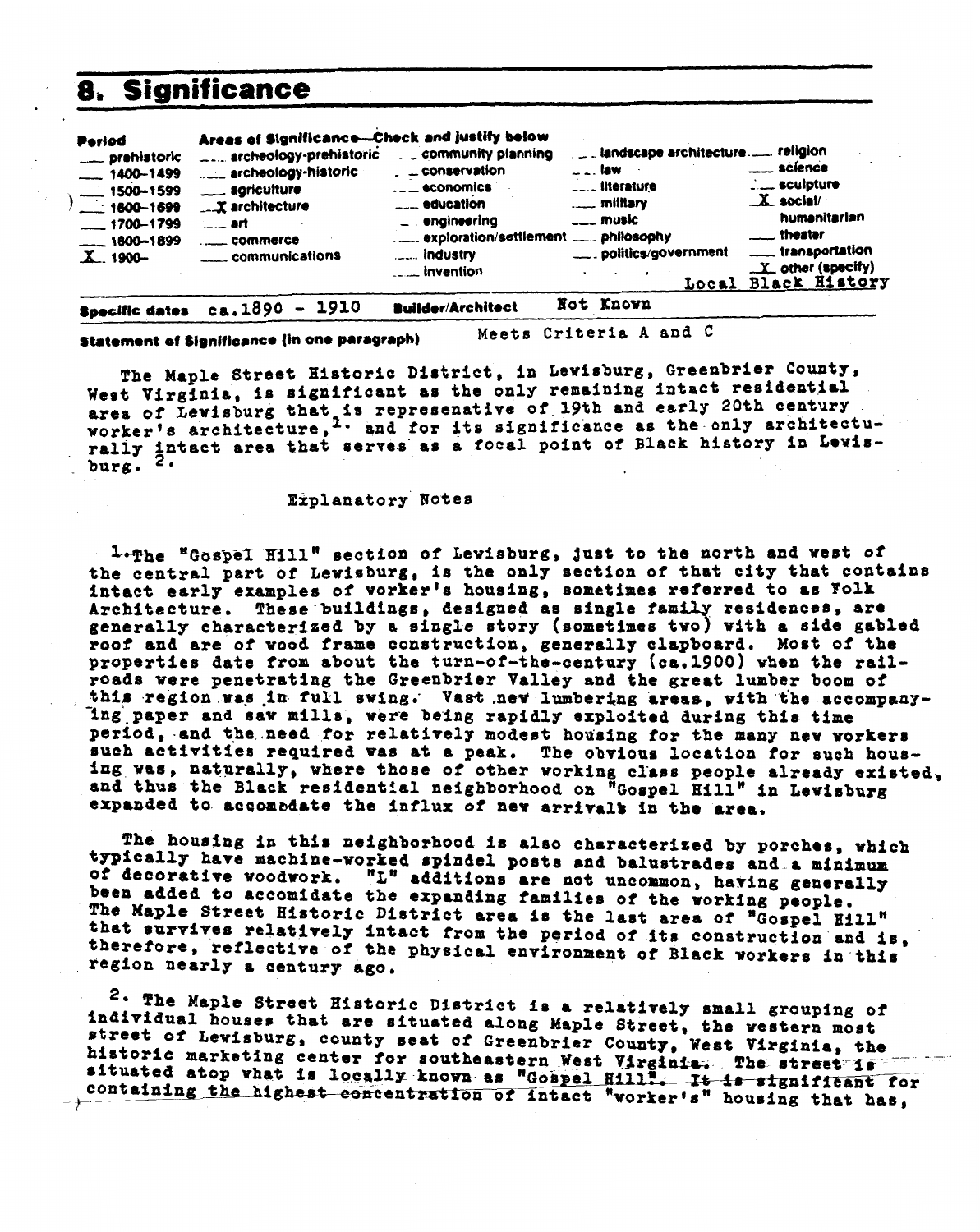**NMCm 104W-a Cwzl,** 

**United States Department of the Interior Natlonat Park Sewice** 

## **National Register of Historic Places Inventory-Nomination Form**

**OUB No. 1024-0018**  *Expires* **10-31-87** 

Maple Street Historic District 8 **Page 2**<br> **Continuation sheet Page 2** 



historically, served as the residential area of most of the Black population of Lewisburg.

Eistorically, the Black people of this area have always played a large role in the life of Lewisburg and the surrounding countryside. Prior to the Civil War, most of the area's Black population was in servitude and thus played a prominent, if somewhat anonymous, role in the economic life of the community. With the coming of the war and emancipation, the Black community immediatly began to take part in a11 other aspects of the life of the community at large, most of which had hither-to-fore been closed to them. The Freedman's Bureau moved into Lewisburg immediately after the cessation of hostilities and, for an approximately five year period, the Black people of Lewisburg played a predominant role in civic life. With the so-called "Radical Republicans" in control, Black men were given the right to vote and to hold public office, though still highly discriminated against, even by some Republicans. Some Lewisburg Blacks who emerged to public prominence during this period were Rev, Daniel Collins, Jaben Holmes, James Baker, Rev. Edward Saunders, Jordan Davis, and Stephen Gardner. Davis, Holmes and Gardner were nominated for the Board of Trustees of Lewisburg (the equivalent of today's city council) in 1870, and Davis and Gardner were elected. This period came to an end quickly, however, when Democrats, or Conservatives, and former Confederates returned to power after the election of 1872 and the passage of the new state constitution in the same year.

Gradually "Bourbon" control was established, or re-established, over Lewisburg, Greenbrier County, and much of West Virginia, which meant that the old pre-War interests, those that had followed the fortunes of the Confederacy, were back in control. The Black population of Lewisburg, however, was not disenfranchised as were most of thier race throughout the southern states. "Separate but equal" gradually came to have at least some nominal meaning, as separate schools were established for Black children, and Blacks continued to participate in the local economy, if generally in its lower paid and **more** menial aspects. Often, if Black people wished to achieve something for their community, such as schools for their children, they had to support it themselves, such as the elementary school on Goapel Hill in Lewisburg which later grew into Bolling Eigh School.

'Throughout the remainder of the 19th and well into the 20th century, the Black people of Lewisburg played a vital role **fn** the life of the **commun-** - Ity. Especially after the great lumber boom began in the 1890's and continued into the 1900's, when the need for large numbers of workers was continued into the 1900's, when the need for large numbers of workers was<br>at a peak, the influence of Blacks, in the population began to be felt to a at a peak, the influence of Blacks, in the population began to be felt to<br>*Figures theoree.* Black people in the area continued to support their own sreater degree. Black people in the area continued to support their own<br>schools as well as churches, most notable of the latter being the John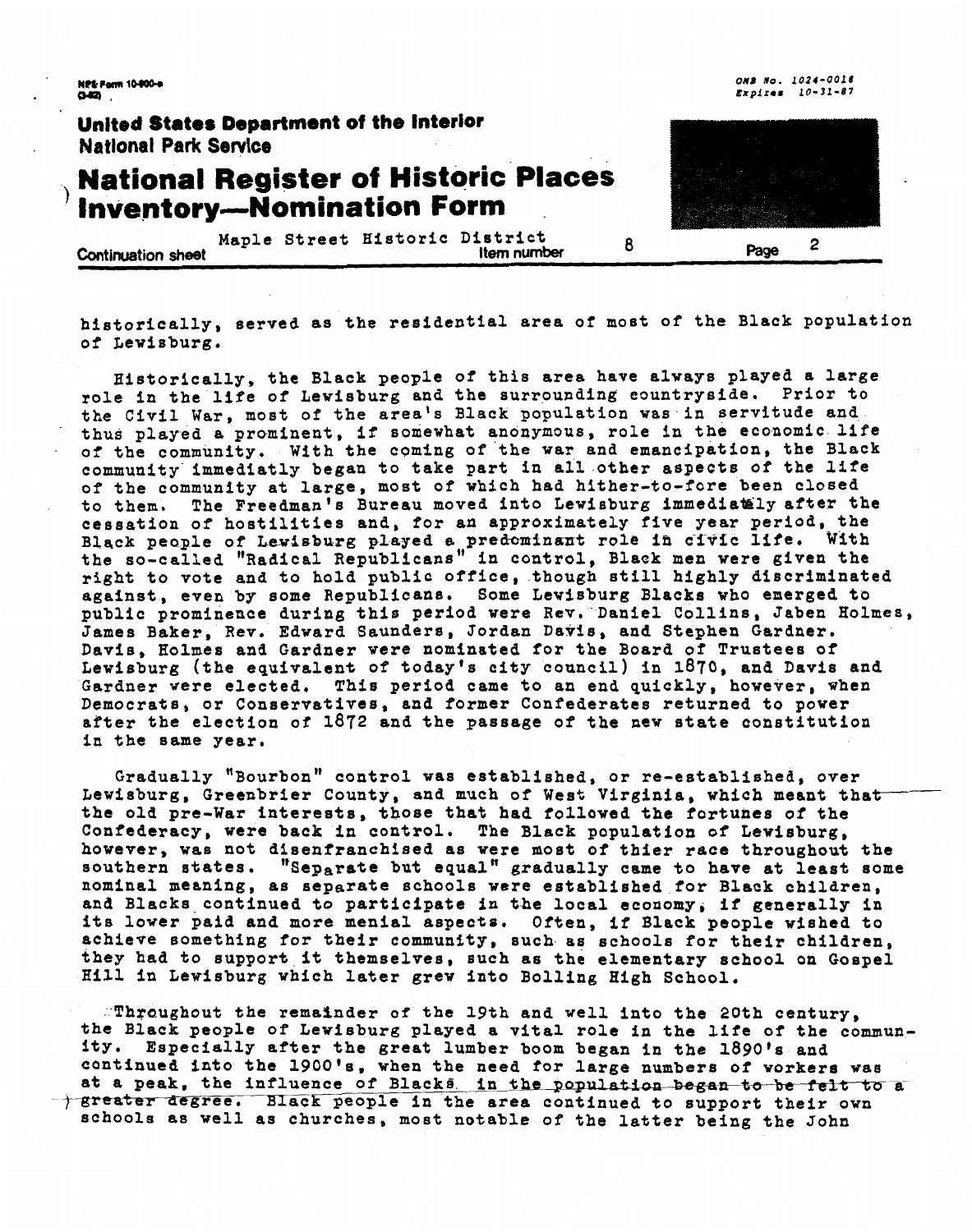NPS Form 10-800-a  $\overline{\mathbf{a}}$ 

**United States Department of the Interior National Park Senrlce** 

# **National Register of Historic Places** ' **Inventory-Nomination Form**

**Continuation sheet** Maple Street Historic District **8 Page 3** 

Wesley Methodist Church (listed in the National Register of Historic Places). With the coming of Integration in the 1950's, the Black population became a more integral part of the community as a whole and began to remove the vestiges of servitude that still lingered. The Gospel Hill section of Lewisburg where, even in pre-Civil War times, the Black population of Lewisburg was concentrated, also became a more integrated area, both socially and in physical appearance, with the rest of the city, while at the same time maintaining a sense of close community and symbolically being represenative of the long struggle of that part of the community for an equal role in the life of all its people.

The Maple Street Historic District is, then, a small represenative area within the larger "Gospel Hill" neighborhood of Lewisburg that, in its architectural integrity, is all that remains intact of the historic Black community of Lewisburg and that is the city's most outstanding grouping of historic, turn-of-the-century worker's housing.



**ONB No. 1024-0018**  *Expire.* **10-31-87**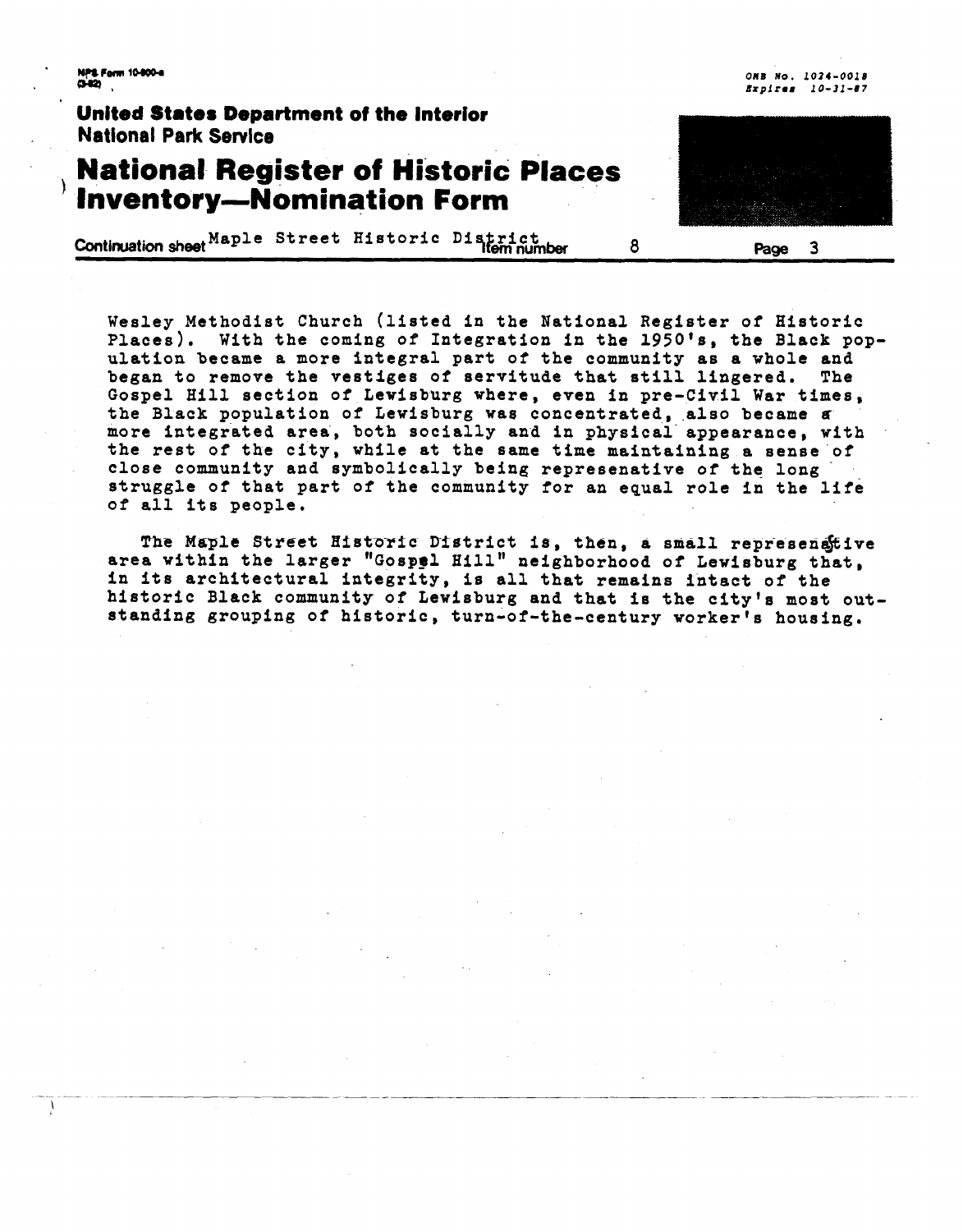|                                          | 9. Major Bibliographical References                                                                                                                                                                                                                                              |                    |                            |                                |       |
|------------------------------------------|----------------------------------------------------------------------------------------------------------------------------------------------------------------------------------------------------------------------------------------------------------------------------------|--------------------|----------------------------|--------------------------------|-------|
| continued                                | Clay, Earl C., The Negro in Greenbrier County, West Virginia; A Social,<br>Economic and Educational Study, Ettrick, Va., Virginia State College,<br>$(M.S. The sls)$ , 1946                                                                                                      |                    |                            |                                |       |
|                                          | 10.  Geographical Data                                                                                                                                                                                                                                                           |                    |                            |                                |       |
| Quadrangle name<br><b>UTM References</b> | Acreage of nominated property <u>approx, 4 acres</u><br>Quadrangle name Lewisburg, W.Va.                                                                                                                                                                                         |                    |                            | Quadrangle scale $1'': 24,000$ |       |
| Easting<br>Zone                          | 5 48 4,40<br>41841180<br><b>Northing</b>                                                                                                                                                                                                                                         | Zone               | $48$ 5,0,0<br>Easting      | 4184150<br><b>Northing</b>     |       |
| C11.71                                   | $ 5 $ 48   4, 10<br>412184020                                                                                                                                                                                                                                                    | <u>11, ד</u> ן ס   | 5 48 34 0                  | 412840610                      |       |
|                                          | Verbal boundary description and justification<br>Beginning at a point on the Southeast corner of Lewisburg City Lot No. 11<br>where the south lot line meets Maple Street; thence in a line west 195 feet<br>to the rear lot line which coincides with the Lewisburg Corporation |                    |                            |                                |       |
|                                          | List all states and counties for properties overlapping state or county boundaries                                                                                                                                                                                               |                    |                            |                                |       |
| N/A<br>state<br>state                    | . code<br>· code                                                                                                                                                                                                                                                                 | county<br>. county |                            | code<br>code                   |       |
|                                          | <b>11. Form Prepared By</b>                                                                                                                                                                                                                                                      |                    |                            |                                |       |
| name/title                               | Michael J. Pauley, Historian, and Michael Gioulis, Preservation Planne                                                                                                                                                                                                           |                    |                            |                                |       |
| organization                             | Pauley and Gioulis                                                                                                                                                                                                                                                               |                    | date                       | September $1.1987$             |       |
| street & number                          | 4651 Victoria Road                                                                                                                                                                                                                                                               |                    | telephone (304) $744-9342$ |                                |       |
| city or town                             | Charleston                                                                                                                                                                                                                                                                       |                    | state                      | West Virginia                  | 25313 |
|                                          | State Historic Preservation Officer Certification                                                                                                                                                                                                                                |                    |                            |                                |       |

The evaluated significance of this property within the state is:

A. P.  $\_X$  local state \_ national الأوالد والأد  $\mathcal{H}_{\rm{max}}$  .  $\ddot{\phantom{a}}$ As the designated State Historic Preservation Officer for the National Historic Preservation Act of 1966 (Public Law 89-665), I hereby nominate this property for inclusion in the National Register and certify that it has been evaluated<br>according to the criteria and procedures set forth by the National Park Service.

| une State Historic Preservation Officer                                                      |  |  |  | December $11, 1987$ |  |
|----------------------------------------------------------------------------------------------|--|--|--|---------------------|--|
| For NPS use only<br>I hereby certify that this property is included in the National Register |  |  |  |                     |  |

Keeper of the National Register

Attest:

**Chief of Registration** 

tin es

 $\tilde{\mathcal{L}}$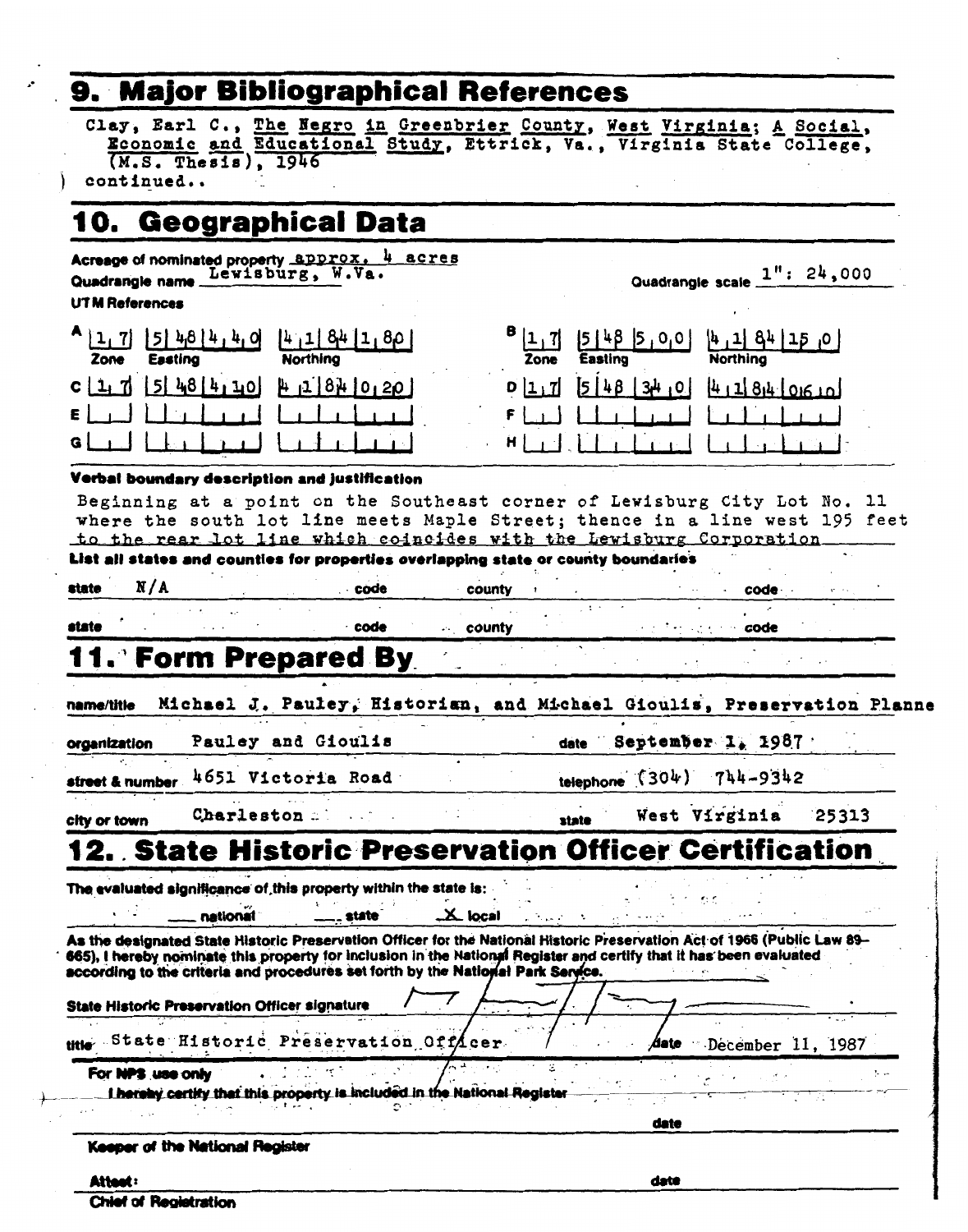**NPS Form 10-800-a**  $0 - 12$ 

**United States Department of the Interior National Park Senrice** 

### \ **National Register of Historic Places Inventory-Nomination Form**

**Continuation sheet Maple Street Historic District** 9

**Item g...Major Bibliographical References..,continued** 

- **Dial, Carolyn J., and McCoy, Edwin, ads., Greenbrier County Bicentennial, Lewisburg, W.Va., Greenbrier County Bicentennial Committee,**  1, Carolyn J., and McCoy, Edwin, eds., <u>Gr<br>778-1978</u>, Lewisburg, W.Va., Greenbrier Co<br>978<br>desty, H.H., <u>History of Greenbrier</u>, <u>Pocah</u><br>est Virginia, N.Y., H.H. Hardesty, 1883
- **Rardesty, H.H., History of Greenbrier, Pocahontas, and Monroe Counties,**
- **Historical Booklet, Oreenbrier County, 160th Anniversary, 1778-1938, Charleston, W.Va., Jarrett Printing Co., 1938**
- ice, Otis K., <u>A History of Greenbrier County</u>, Parsons, W.Va., McClain<br>Printing Co., 1986
- **Cods, Buth Dayton, Greenbrier Pioneers and Their Homes, Charleston, W.Ve West Virginia Publishing Co., 1942**

ice, Otis K., <u>A History of Greenbrier County</u>, Parsons, W.Va., McClain<br>Printing Co., 1986<br>oods, Ruth Dayton, <u>Greenbrier Pioneers and Their Homes</u>, Charleston, W.V<br>West Virginia Publishing Co., 1942<br>est Virginia Heritage **Greenbrier County Deed Books** 

**Item lO...Verbal Boundary Description...2** 

**Boundary; thence in a line north 320 feet to the north lot line of City** Lot **No. 16; thence east in a line 195 feet to the intersection of the west side of Maple Street; thence in a line south 320 feet along the west side of Maple Street to the point of beginning.** 

**~ustification** - **See Part 7, p. 1, paragraph 1 and 3.** 



ONB No. 1024-0018 Expires 10-31-87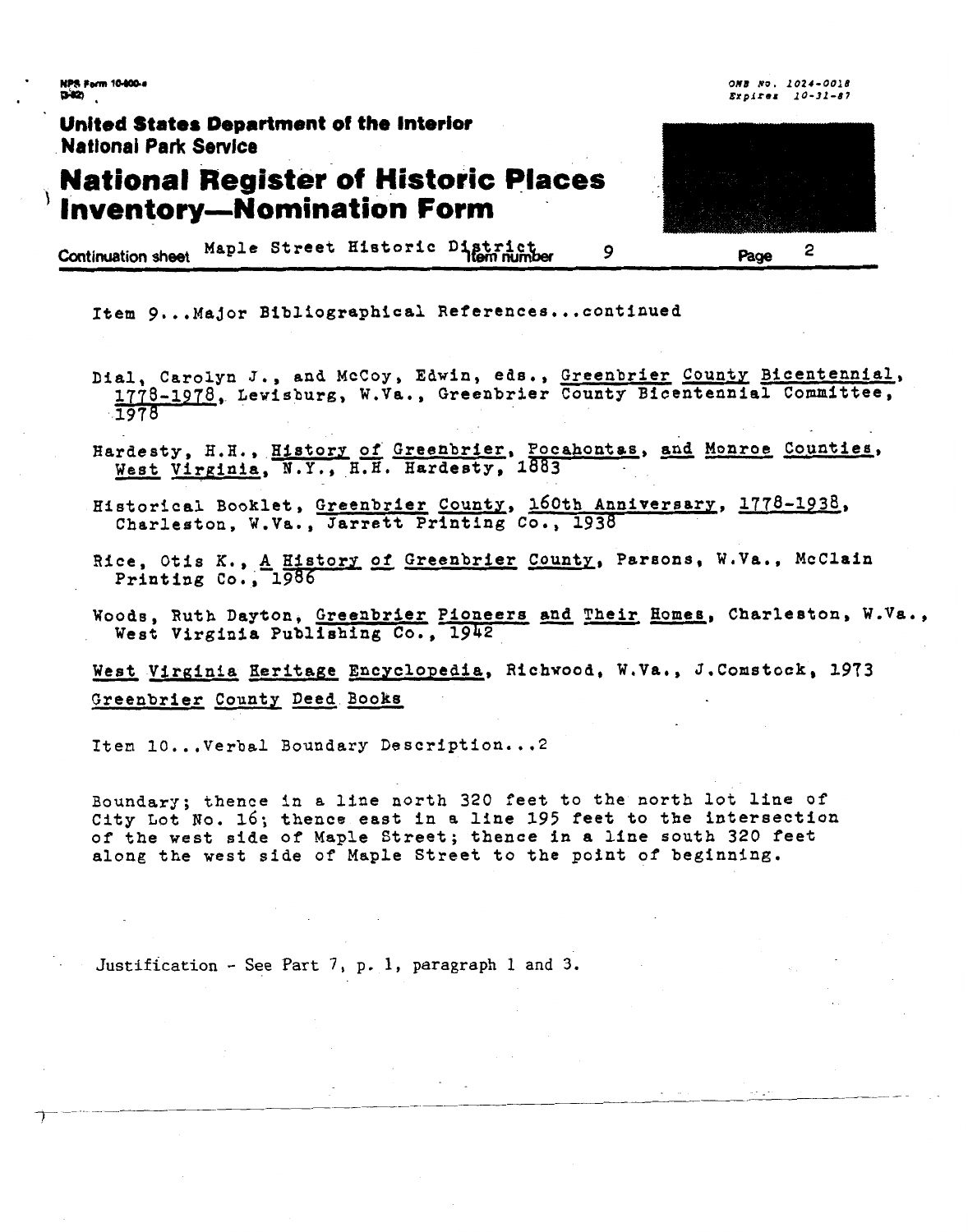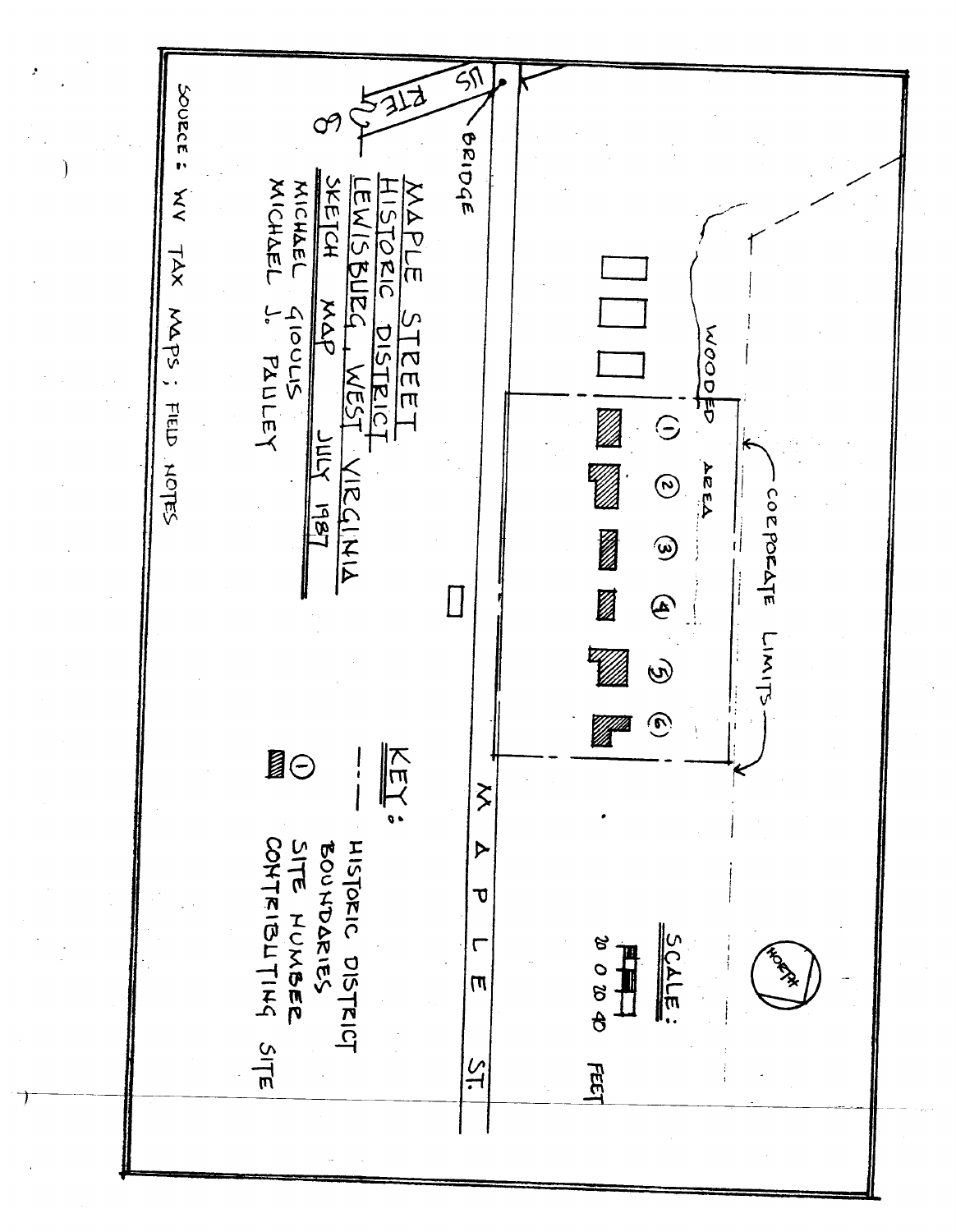

موجد فالوماء والمعوم المعربتين ويحتجب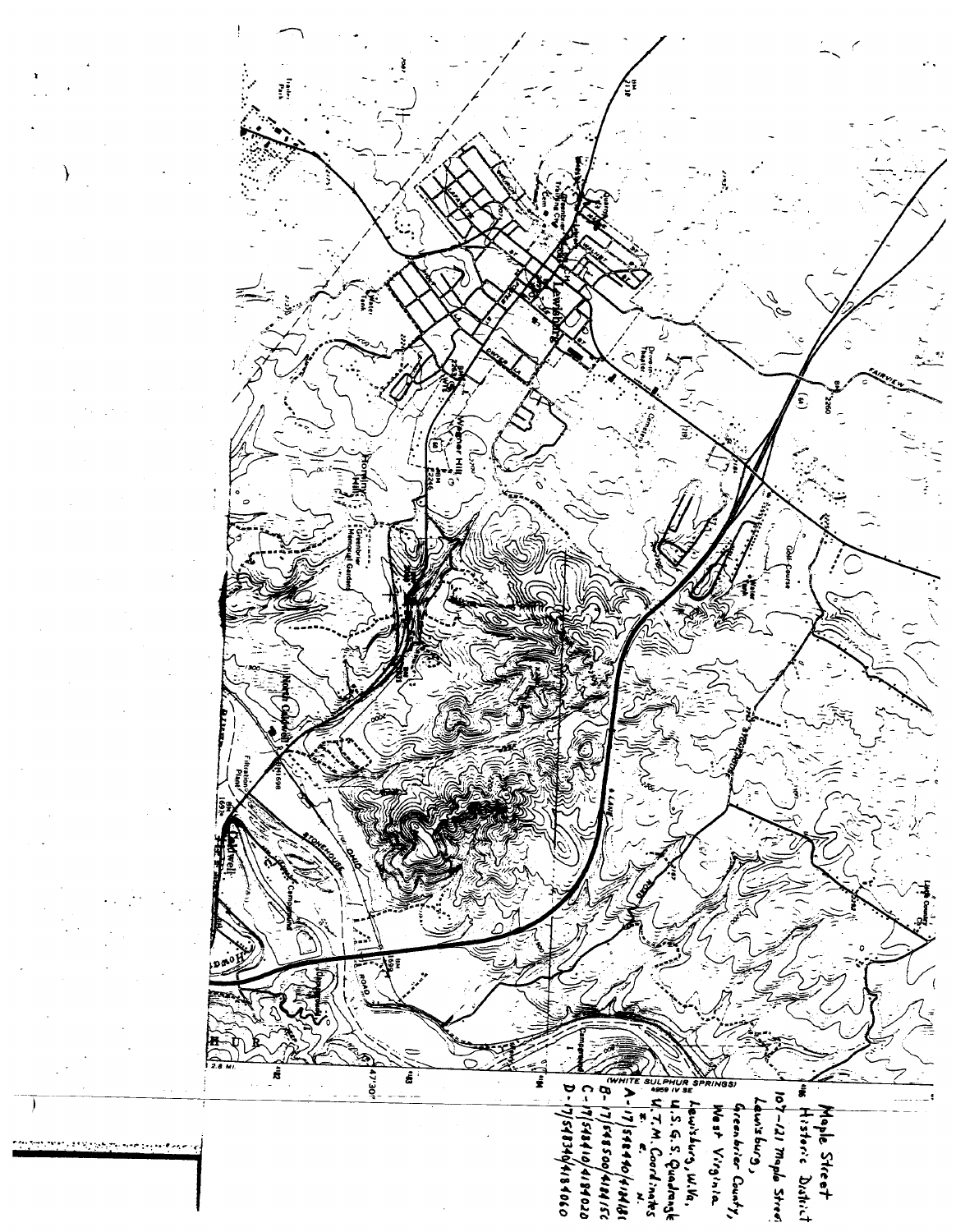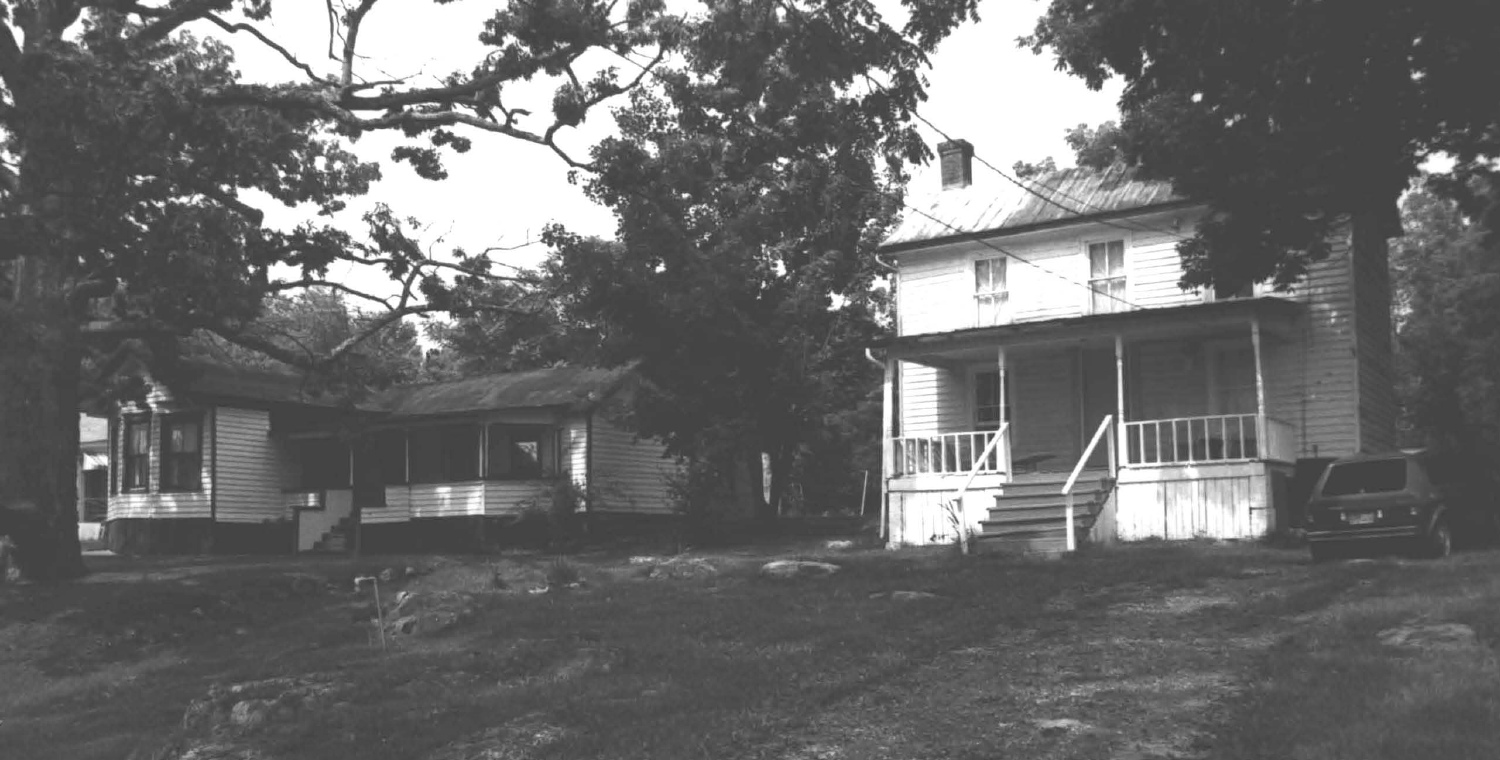